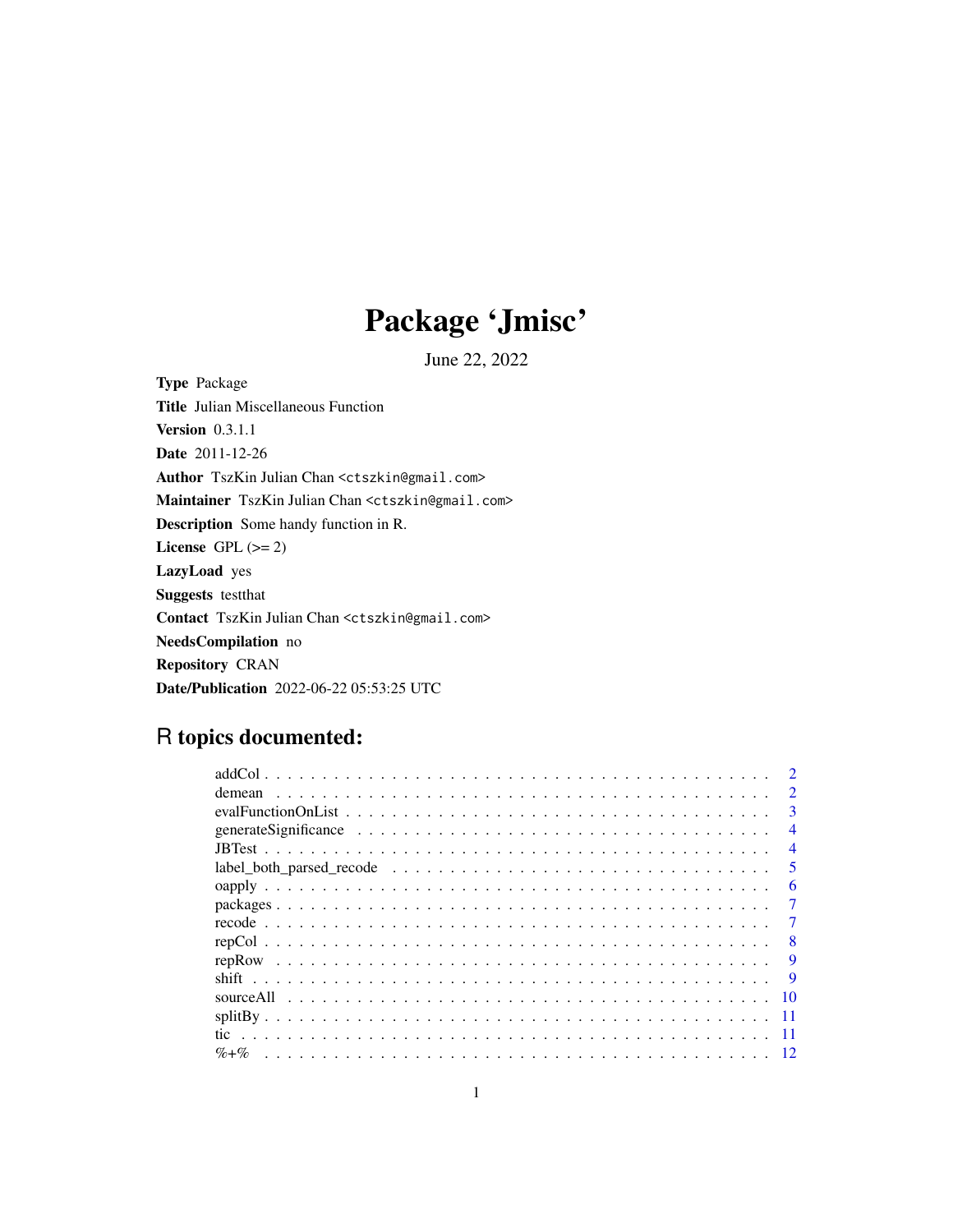#### <span id="page-1-0"></span>**Index** [13](#page-12-0)

#### Description

Add a constant column to data.frame or matrix.

#### Usage

addCol(x, ..., value)

#### Arguments

| X       | data.frame or matrix         |
|---------|------------------------------|
| $\cdot$ | constants                    |
| value   | vector a vector of constants |

#### Value

a data.frame or matrix contains all columns in x and those constant columns.

#### Author(s)

TszKin Julian Chan <ctszkin@gmail.com>

#### Examples

```
d=data.frame(x=1:5,y=11:15)
addCol(d,a=1,b=2,c=3)
addCol(d,value=c(a=100,b=200,c=300))
```
demean *Demean a vector or a matrix (by column)*

#### Description

Demean a vector or a matrix (by column)

#### Usage

demean(x)

#### Arguments

x Vector or matrix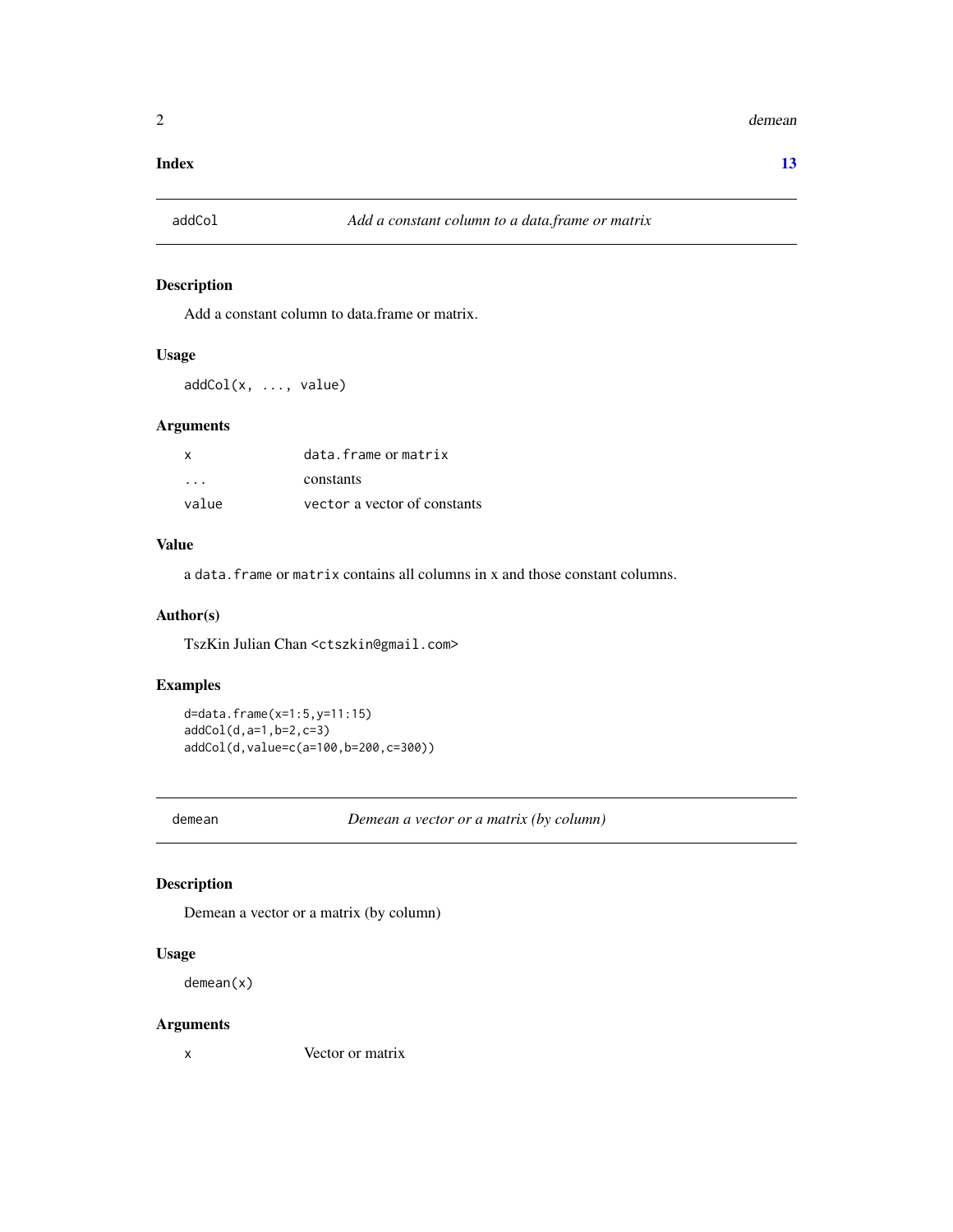#### <span id="page-2-0"></span>evalFunctionOnList 3

#### Value

Demeaned value of x

#### Author(s)

TszKin Julian Chan <ctszkin@gmail.com>

#### Examples

x<-matrix(1:20,ncol=2) demean(x)

evalFunctionOnList *Evaluate Function Under Local Variables*

#### Description

This function evaluates a function x under an environment which is created by a list. All elements of the list is local to the function; other words all elements of the list can be accessed directly by the function. A new environment is created and each element of variables is assigned to the new environment. Then the environment associated with the  $x$  is updated with the new environment. Finally  $x(\ldots)$  is evaluated and return the result.

#### Usage

```
evalFunctionOnList(x, variables = list(), ..., parent_env)
```
#### Arguments

| $\mathbf{x}$            | A function to be called                  |
|-------------------------|------------------------------------------|
| variables               | A list to be converted to an environment |
| $\cdot$ $\cdot$ $\cdot$ | Further arguments to x                   |
| parent_env              | parent environment                       |

#### Value

Return value of the  $x(\ldots)$ .

#### Author(s)

TszKin Julian Chan <ctszkin@gmail.com>

#### See Also

[environment](#page-0-0)

#### Examples

```
evalFunctionOnList(function() rnorm(n,mean,sd),list(n=5,mean=5,sd=1))
```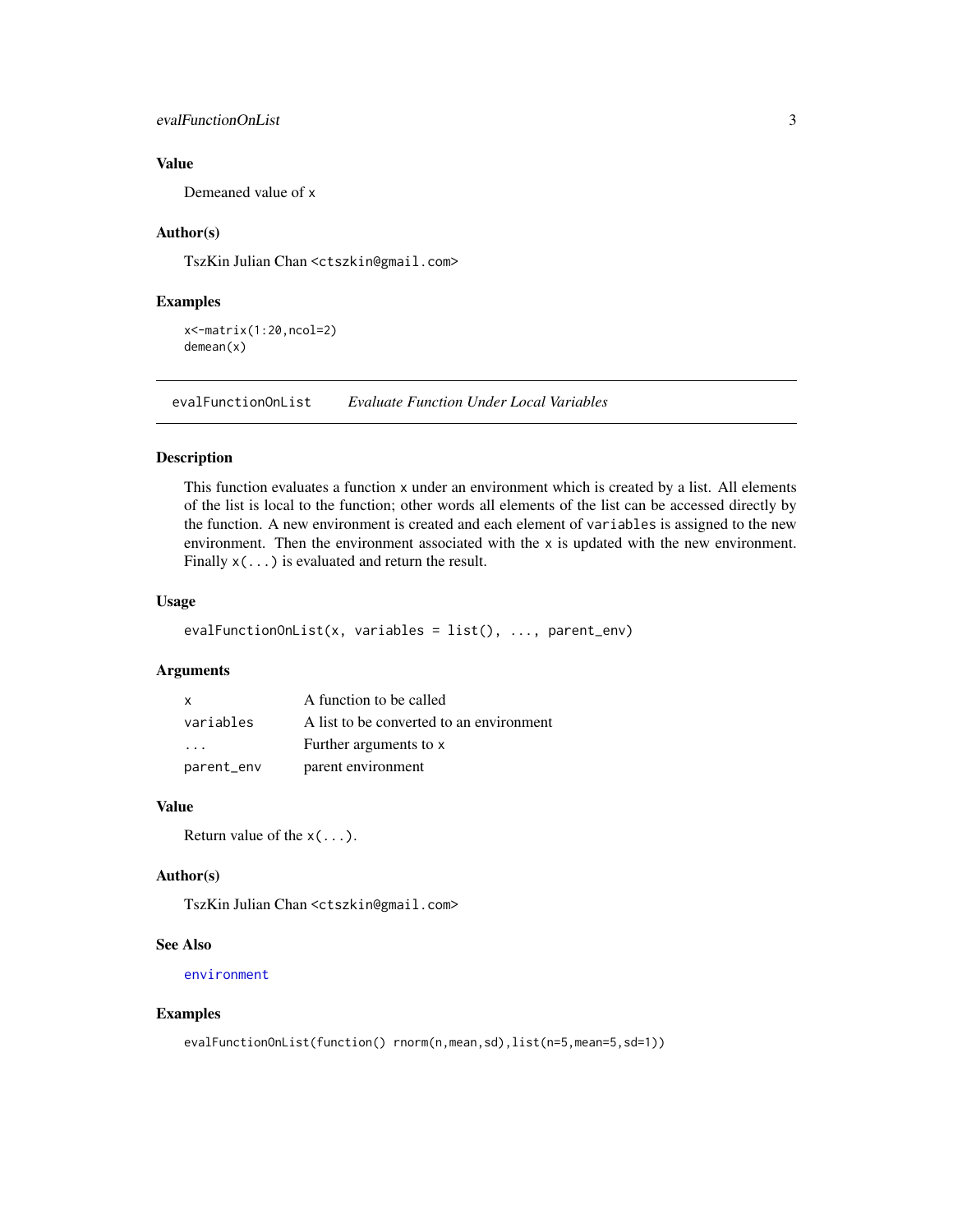<span id="page-3-0"></span>generateSignificance *Generate t-statistics, p-value and significance*

#### Description

Generate t-statistics, p-value and significance from estimates and its sd. Estimates and its SD is the first and second column respectively

#### Usage

generateSignificance(x, row\_names)

#### Arguments

| $\mathsf{x}$ | A matrix or data frame |
|--------------|------------------------|
| row names    | names of row           |

#### Value

a data.frame

#### Author(s)

TszKin Julian Chan <ctszkin@gmail.com>

#### Examples

```
n<-1000
x_data<-cbind(rnorm(n,mean=0),rnorm(n,mean=1))
x_estimates<-cbind(apply(x_data,2,mean),apply(x_data,2,sd)/sqrt(n))
generateSignificance(x_estimates)
generateSignificance(x_estimates,row_names=c("mean0","mean1") )
```
JBTest *p Value of Jarque Bera test*

#### Description

Return the p Value of Jarque Bera test. The Jarque Bera test test the null hypothesis that the data are from a normal distribution.

#### Usage

JBTest(x)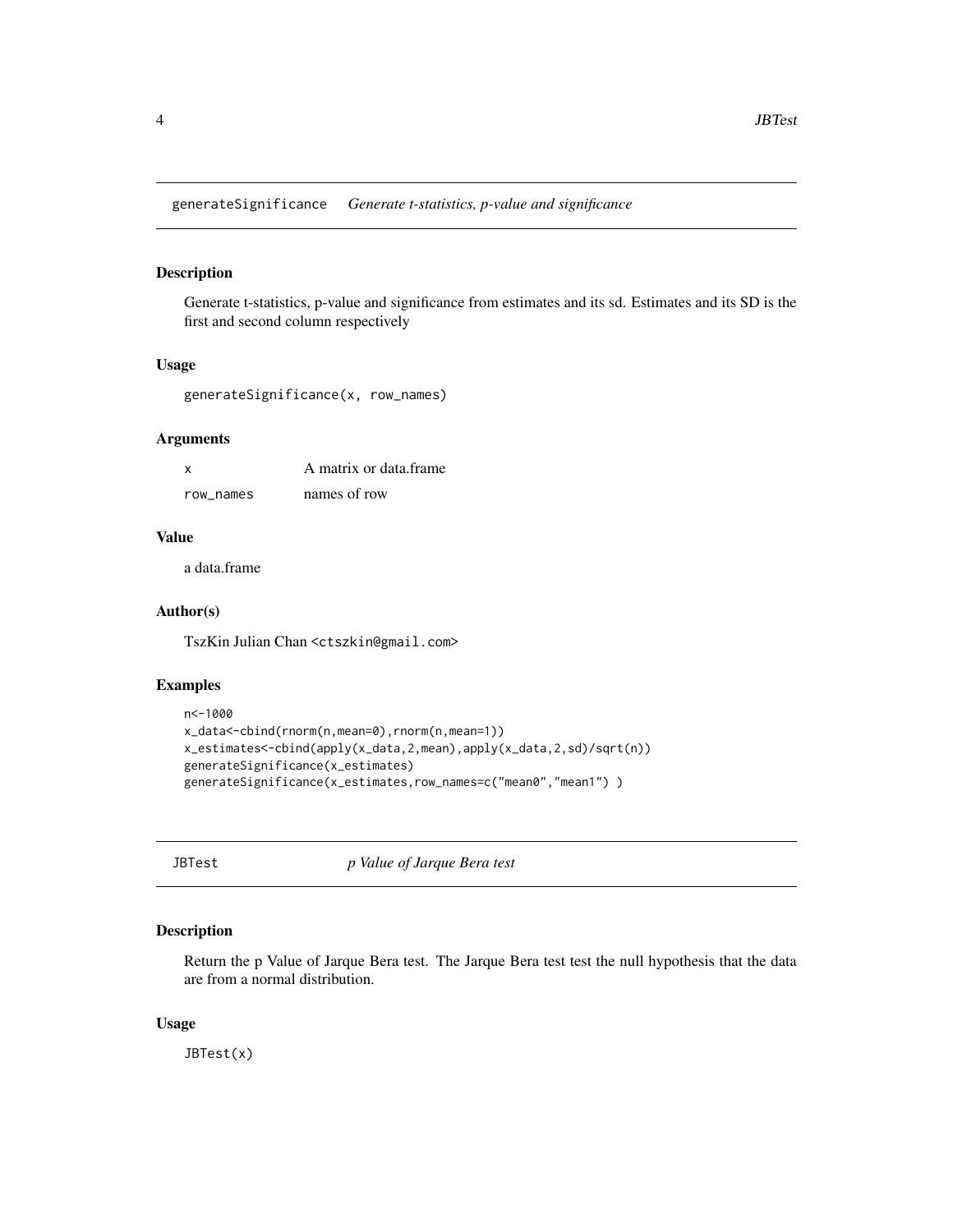#### <span id="page-4-0"></span>**Arguments**

x data

#### Value

p Value of Jarque Bera test

#### Author(s)

TszKin Julian Chan <ctszkin@gmail.com>

#### Examples

```
JBTest(rnorm(50))
JBTest(rt(50,3))
```

```
n=100
# size
mean(replicate(n,JBTest(rnorm(100)))<0.05)
```

```
# power
mean(replicate(n,JBTest(rt(100,3)))<0.05)
```
label\_both\_parsed\_recode

*Combine label\_both and label\_parsed in* ggplot2*.*

#### Description

Combine label\_both and label\_parsed in ggplot2. Also added a rename function to it see label\_both and label\_parsed in ggplot2 for details.

#### Usage

```
label_both_parsed_recode(display_name)
```
#### Arguments

display\_name A vector contains the display name. Names of the vector are the original name.

#### Value

A function similar to label\_both and label\_parsed in ggplot2 for details.

#### Author(s)

TszKin Julian Chan <ctszkin@gmail.com>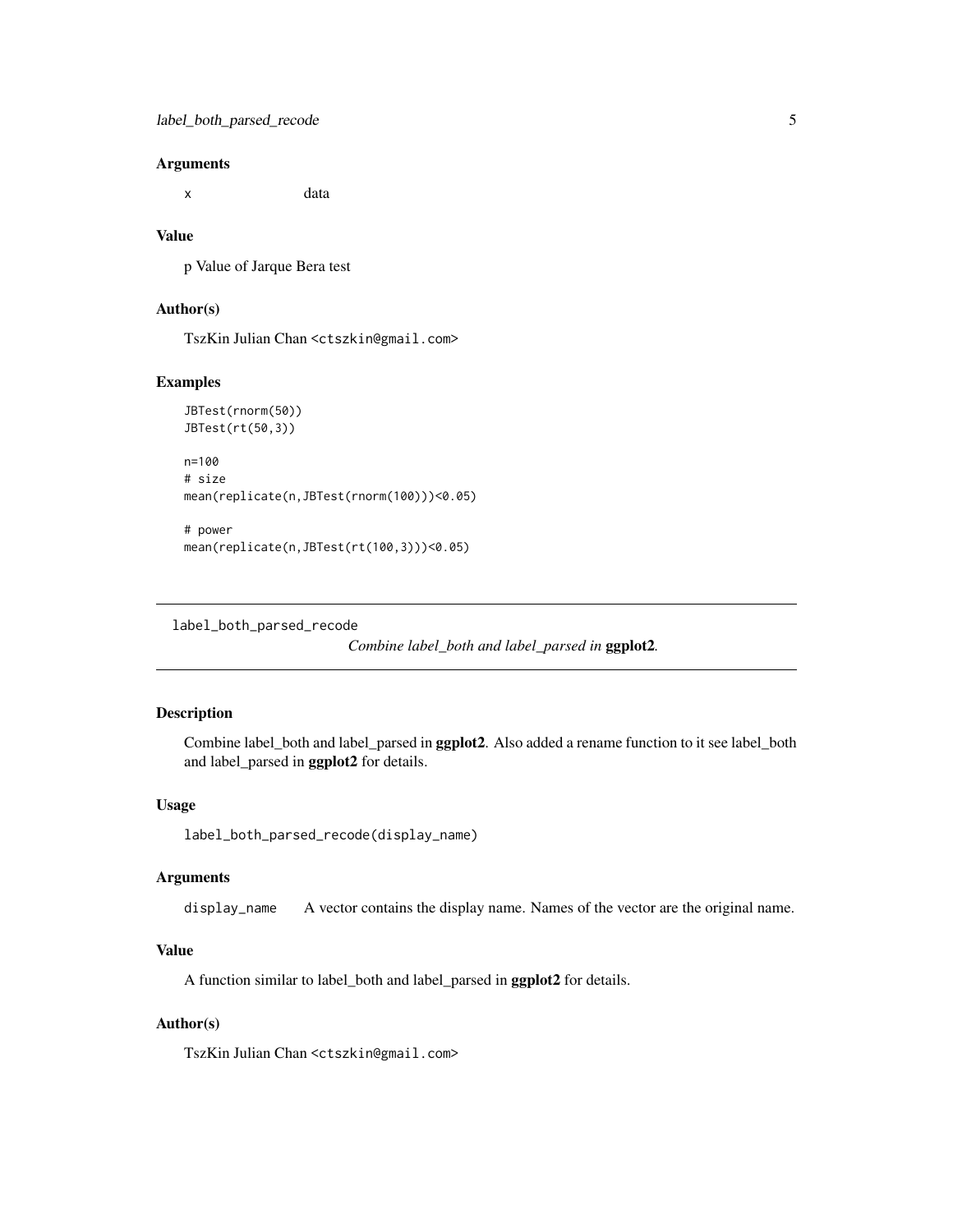#### <span id="page-5-0"></span>References

<https://CRAN.R-project.org/package=ggplot2>

oapply *Outer apply*

#### Description

Outer apply It use the expand.grid to compute all possible combination of X and Y, then call the mapply with the combination generated and FUN.

#### Usage

oapply(X, Y, FUN, switch\_order = FALSE, ...)

#### Arguments

|              | first argument to FUN                      |
|--------------|--------------------------------------------|
|              | second argument to FUN                     |
| <b>FUN</b>   | a function to apply. See mapply            |
| switch_order | Switch the order of X and Y in expand.grid |
|              | other arguments to mapply                  |

#### Value

same as mapply.

#### Author(s)

TszKin Julian Chan <ctszkin@gmail.com>

#### See Also

[mapply](#page-0-0)

#### Examples

```
oapply(11:15,1:5,choose)
oapply(11:15,1:5,choose,switch_order=TRUE)
```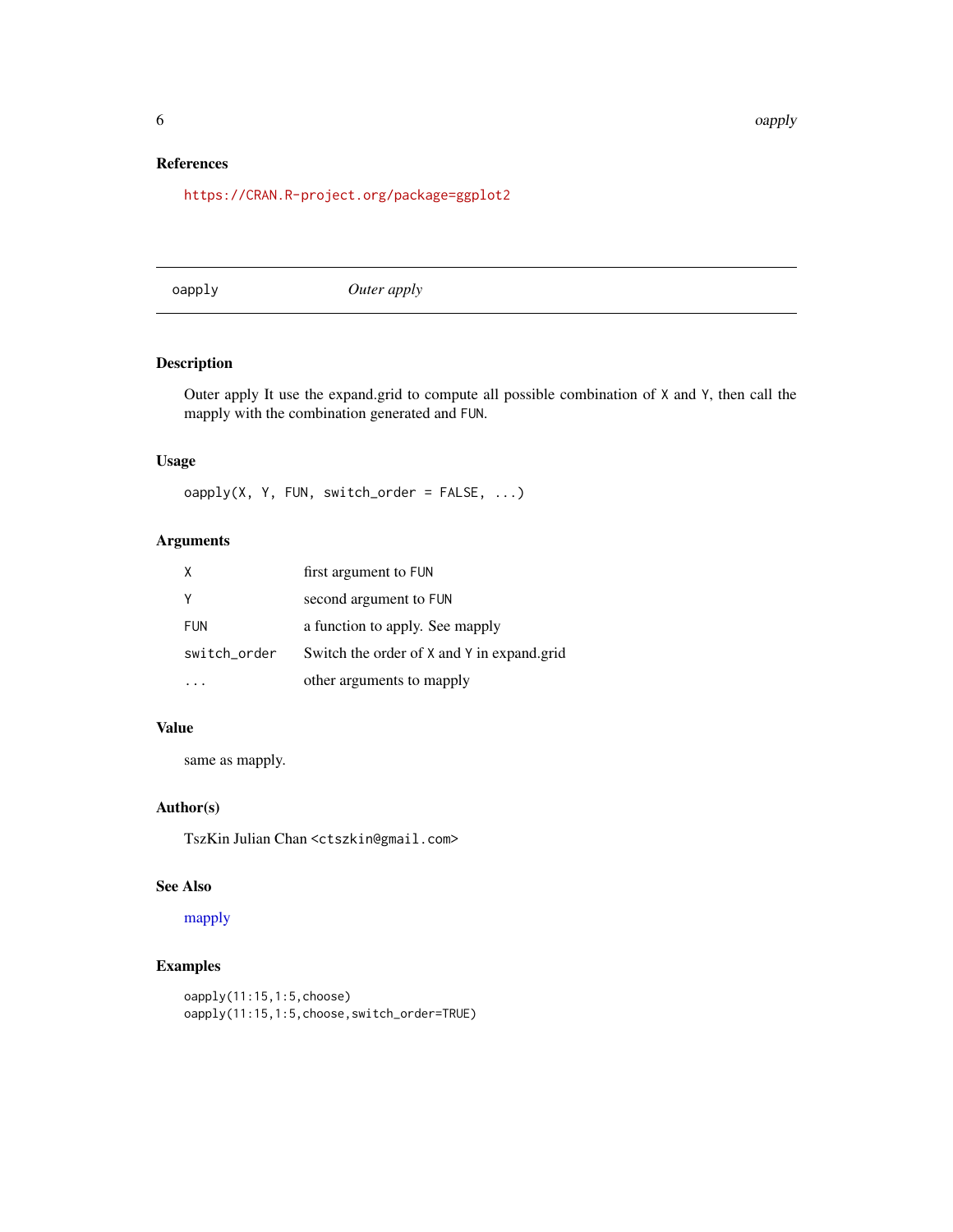<span id="page-6-0"></span>

#### Description

load add-on packages. If the packages can not be found, install.packages is called.

#### Usage

packages(x, ...)

#### Arguments

| X        | name of the packages          |
|----------|-------------------------------|
| $\cdots$ | arguments to install.packages |

#### Author(s)

TszKin Julian Chan <ctszkin@gmail.com>

#### See Also

[require](#page-0-0) [install.packages](#page-0-0)

#### Examples

## Not run: packages("foreach")

## End(Not run)

recode *Recode the value of a vector*

#### Description

Recode the value of a vector or matrix.

#### Usage

recode(x, from, to)

#### Arguments

| X    | a vector or matrix  |
|------|---------------------|
| from | original value of x |
| to   | new value of x      |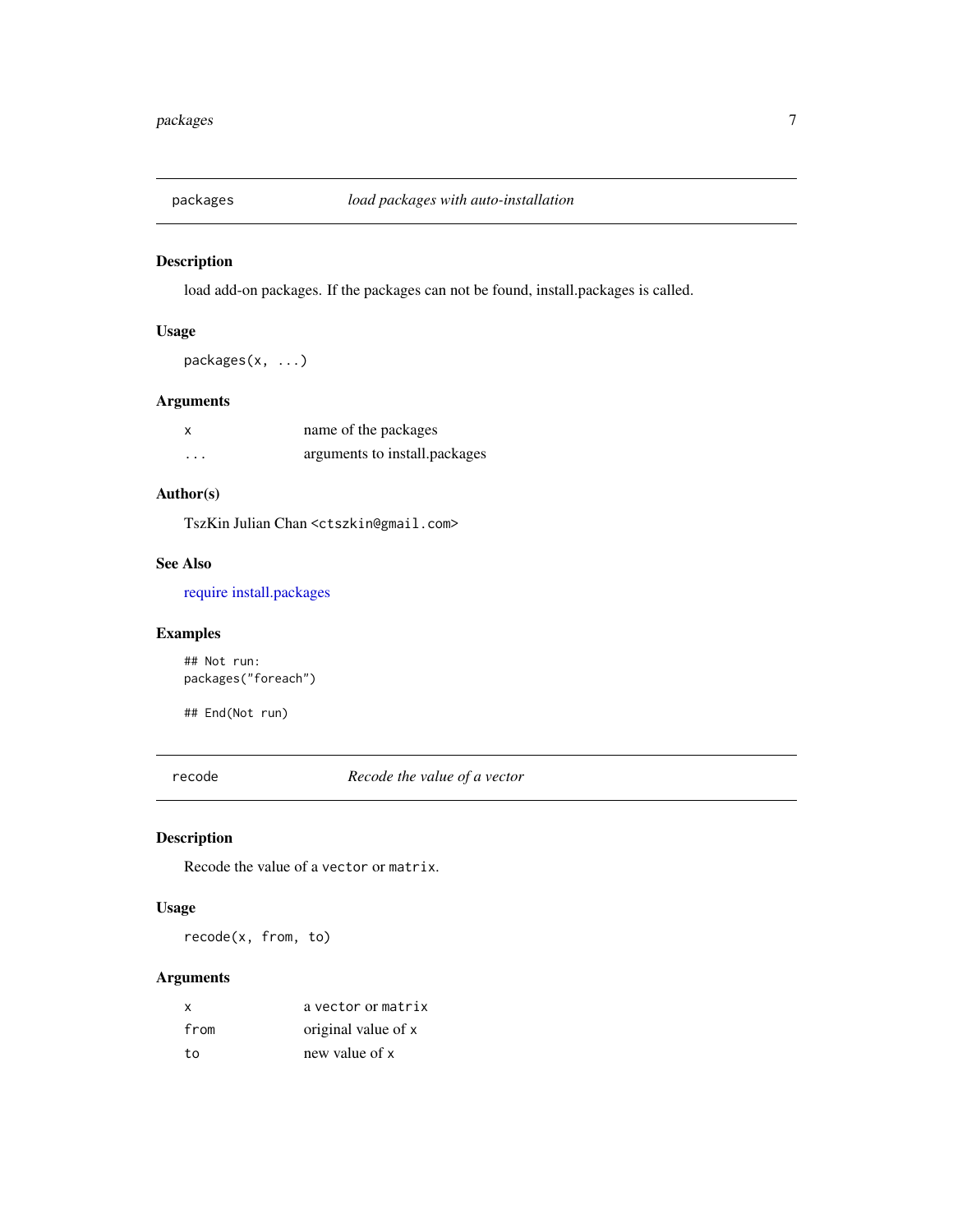#### <span id="page-7-0"></span>Value

recoded x

#### Author(s)

TszKin Julian Chan <ctszkin@gmail.com>

#### Examples

```
x=rep(1:5,each=2)
recode(x,from=1:5,to=5:1)
recode(x,from=1:5,to=11:15)
```
#### <span id="page-7-1"></span>repCol *Repeat a vector by col*

#### Description

Repeat a vector by col

#### Usage

repCol(x, n)

#### Arguments

| x | vector or matrix      |
|---|-----------------------|
| n | number of replication |

#### Author(s)

TszKin Julian Chan <ctszkin@gmail.com>

#### See Also

[repRow](#page-8-1)

### Examples

repRow(c(a=1,b=2,c=3),5) repCol(c(a=1,b=2,c=3),5)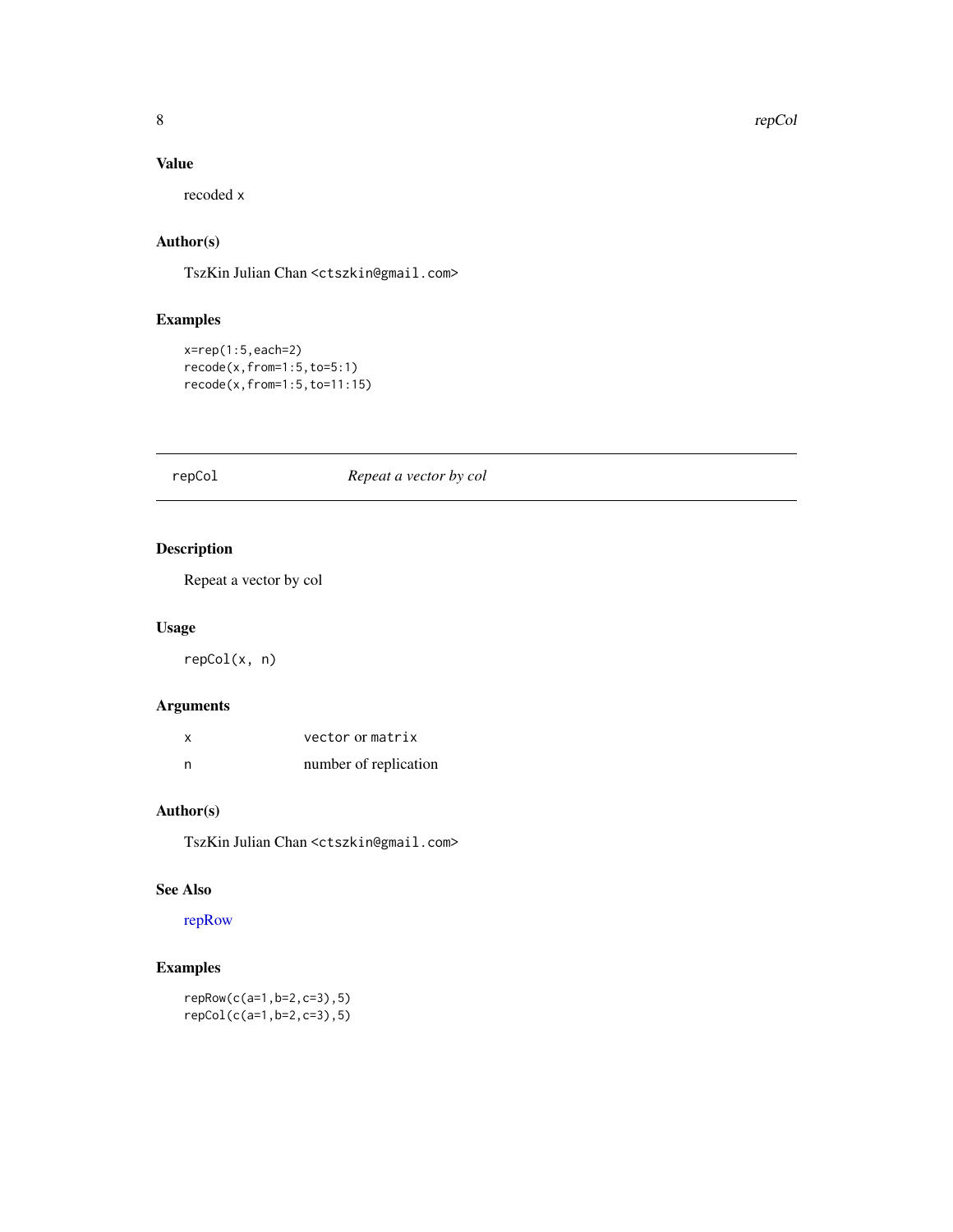<span id="page-8-1"></span><span id="page-8-0"></span>

#### Description

Repeat a vector by row

#### Usage

repRow(x, n)

#### Arguments

|     | vector or matrix      |
|-----|-----------------------|
| - n | number of replication |

#### Author(s)

TszKin Julian Chan <ctszkin@gmail.com>

#### See Also

[repCol](#page-7-1)

#### Examples

```
repRow(c(a=1,b=2,c=3),5)
repCol(c(a=1,b=2,c=3),5)
```
shift *shift a vector by* shift\_by *unit*

#### Description

Repeat a vector by row

#### Usage

shift(x, shift\_by)

#### Arguments

| X        | a vector        |
|----------|-----------------|
| shift_by | number of shift |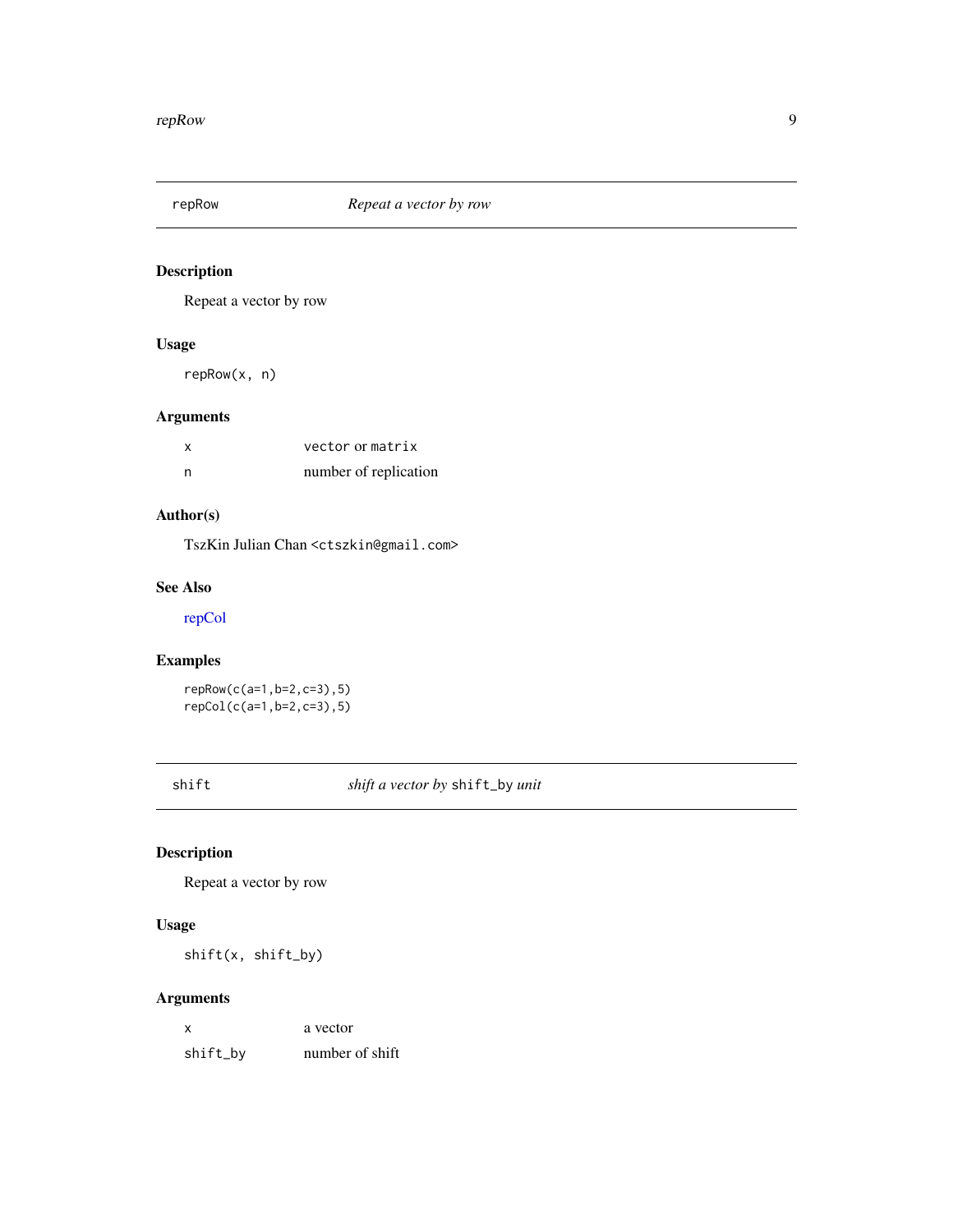#### <span id="page-9-0"></span>10 sourceAll

#### Author(s)

TszKin Julian Chan <ctszkin@gmail.com>

#### Examples

```
d<-data.frame(x=1:15)
#generate lead variable
d$df_lead2<-shift(d$x,2)
#generate lag variable
d$df_lag2<-shift(d$x,-2)
```
#### sourceAll *Source all the R files of a directory*

#### Description

Source all file with extension .r or .R

#### Usage

sourceAll(path =  $".".$ , ...)

#### Arguments

| path     | path of the directory     |
|----------|---------------------------|
| $\cdots$ | other arguments to source |

#### Author(s)

TszKin Julian Chan <ctszkin@gmail.com>

#### See Also

[repCol](#page-7-1)

#### Examples

## Not run: sourceAll()

## End(Not run)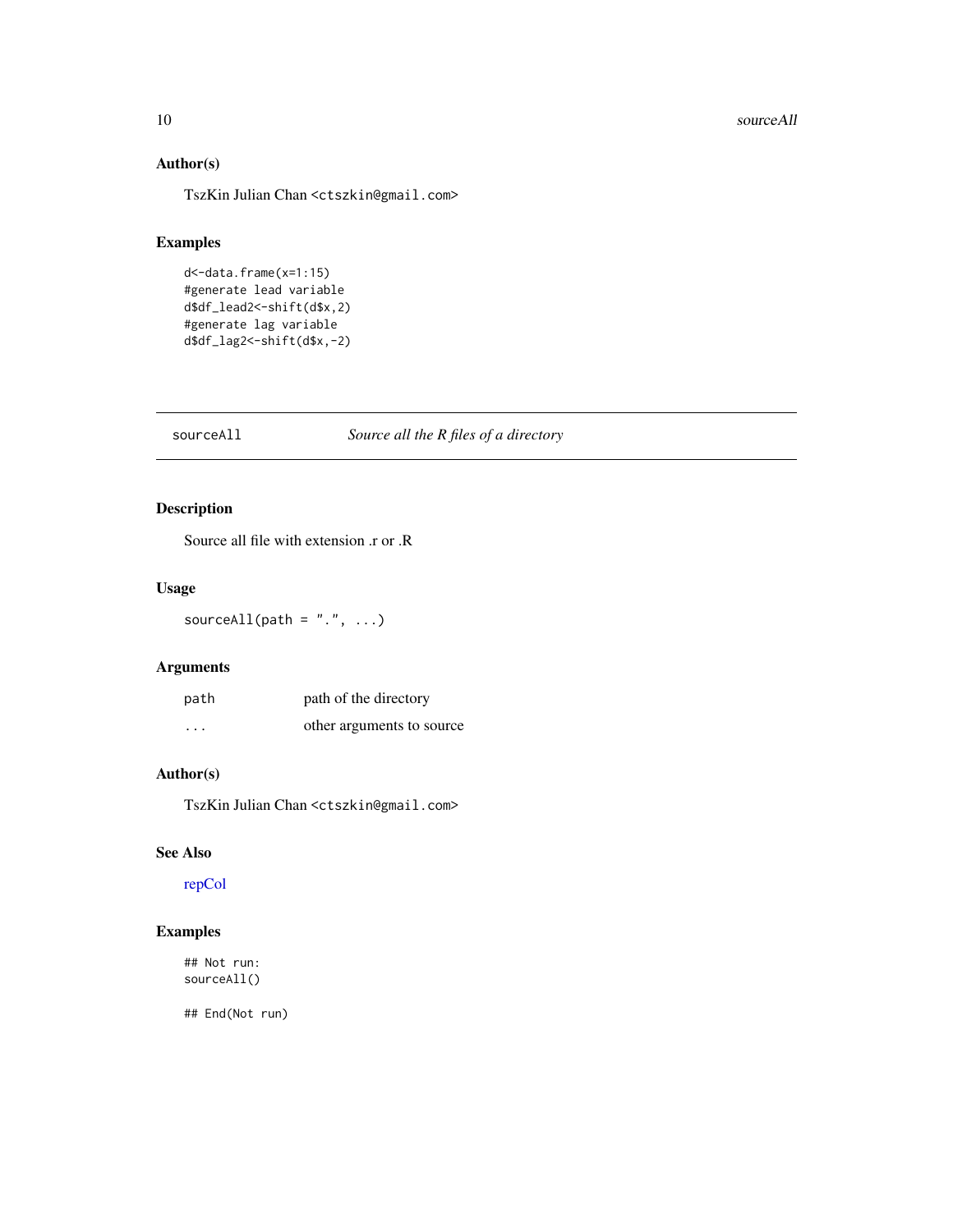<span id="page-10-0"></span>

#### Description

Split a vector by a sequence of length This function will split the vector x into  $\text{length}(x)$  subvector. The length of each subvector is given by by.

#### Usage

splitBy(x, by)

#### Arguments

| X  | A vector to be splitted |
|----|-------------------------|
| bv | A vector of length      |

#### Value

a list of subvector

#### Author(s)

TszKin Julian Chan <ctszkin@gmail.com>

#### Examples

```
splitBy((1:10)*10,c(2,2))
splitBy((1:10)*10,c(2,3,4))
## Not run:
expect_equivalent(splitBy((1:10)*10,c(2,2)) , list(c(10,20),c(30,40)))
expect_equivalent(splitBy((1:10)*10,c(2,3,4)) , list( c(10,20), c(30,40,50) ,c(60,70,80,90) ))
```
## End(Not run)

tic *Start Stop clock to measure performance*

#### Description

Start/clock to measure performance. Same as tic and toc in matlab

#### Usage

tic(name = ".time\_Jmisc", envir = .GlobalEnv)

toc()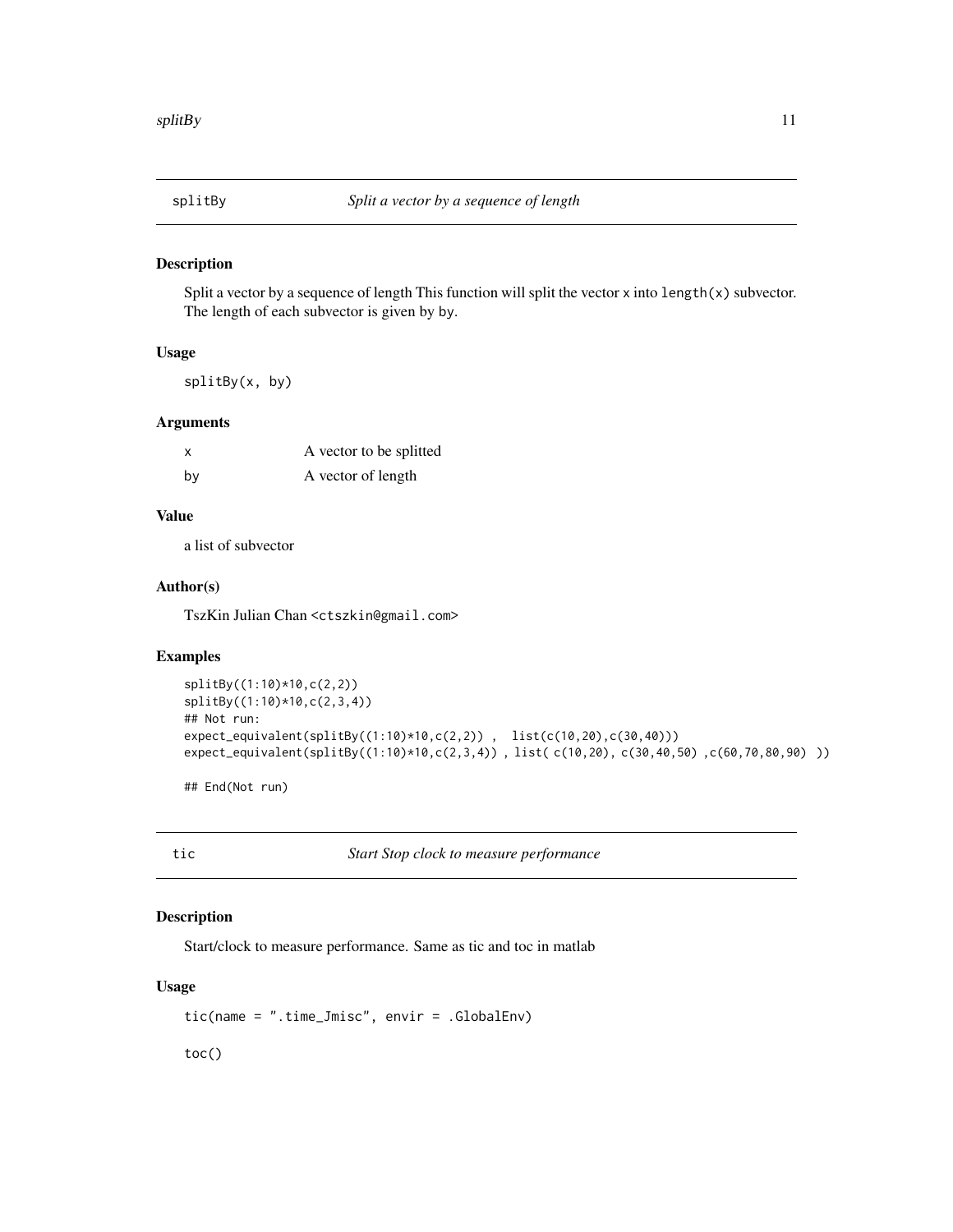### <span id="page-11-0"></span>Arguments

| name  | Name of the temporary time variable        |
|-------|--------------------------------------------|
| envir | environment of the temporary time variable |

#### Author(s)

TszKin Julian Chan <ctszkin@gmail.com>

#### Examples

## Not run: tic() Sys.sleep(1) toc

## End(Not run)

#### %+% *Concatenate two strings*

#### Description

Paste two strings together without separation.

#### Usage

s1 %+% s2

#### Arguments

| s1 | <b>First String</b> |
|----|---------------------|
| s2 | Second String       |

#### Value

paste(s1,s2,sep="")

#### Author(s)

TszKin Julian Chan <ctszkin@gmail.com>

#### Examples

cat("Hello" %+% "World")